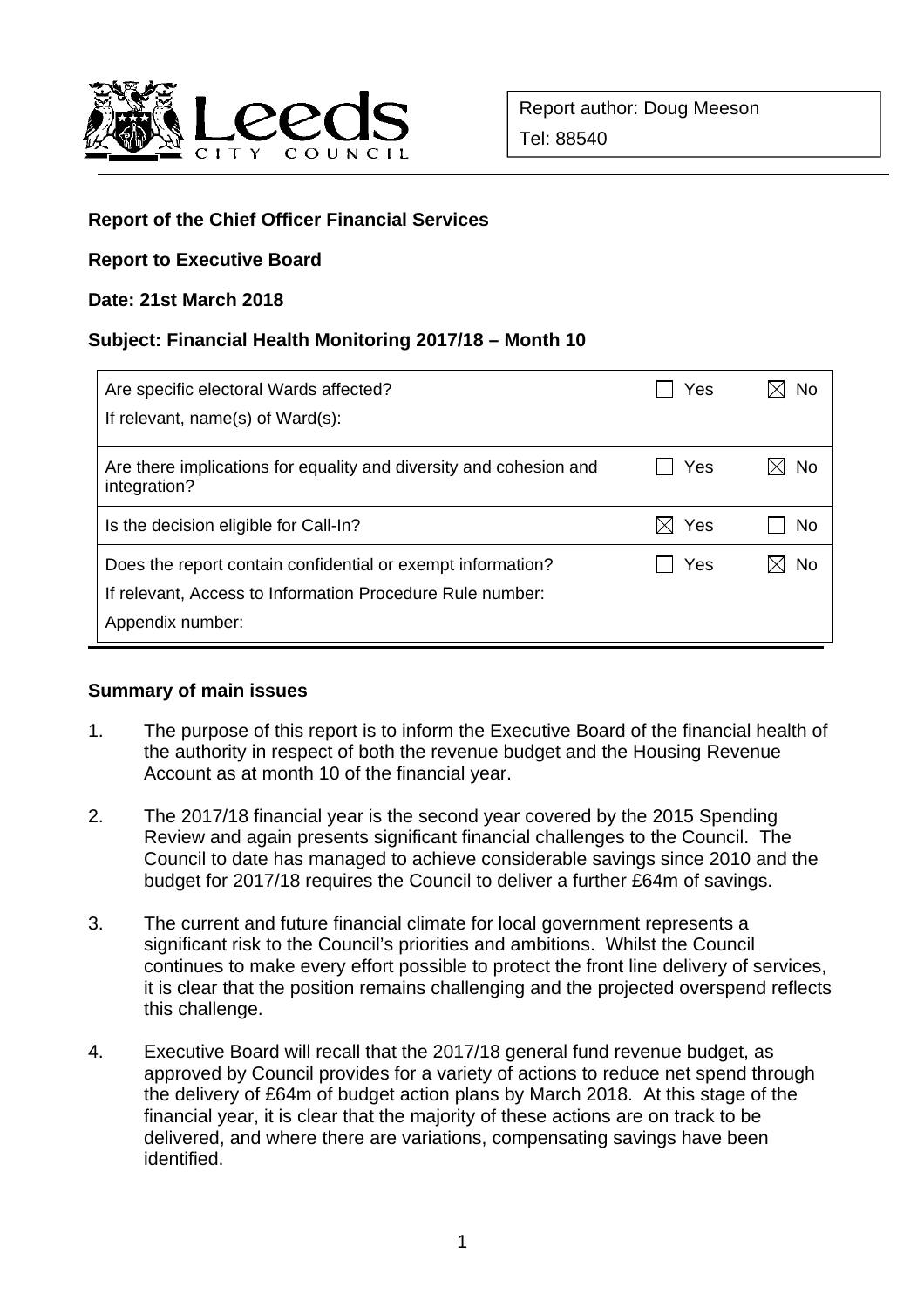5. At month 10 there is a minor projected saving on the General Fund of £0.7m and the Housing Revenue Account is projected to break even.

#### **Recommendation**

6. (i) Executive Board is asked to note the projected financial position of the authority as at month 10.

#### **1. Purpose of this report**

- 1.1. This report sets out for the Executive Board the Council's projected financial health position for 2017/18 at month 10.
- 1.2. Budget Monitoring is a continuous process throughout the year, and this report reviews the position of the budget and highlights potential key risks and variations after the first nine months of the year.

#### **2. Background information**

- 2.1. Executive Board will recall that the net budget for the general fund for 2017/18 was set at £492.7m.
- 2.2. Financial monitoring continues to be undertaken on a risk-based approach where financial management resources are prioritised to support those areas of the budget that are judged to be at risk, for example the implementation of budget action plans, those budgets which are subject to fluctuating demand, key income budgets, etc. This has again been reinforced through specific project management based support and reporting around the achievement of the key budget actions plans.

#### **3. Main Issues**

3.1. At month 10, a small underspend of £0.67m (0.14%) is currently projected.

*Table 1* 

|                                   |                   | (Under) / Over spend for the current period |                          |           |                            |                             |                     |
|-----------------------------------|-------------------|---------------------------------------------|--------------------------|-----------|----------------------------|-----------------------------|---------------------|
| <b>Directorate</b>                | <b>Director</b>   | <b>Staffing</b>                             | <b>Total Expenditure</b> | Income    | To/from<br><b>Reserves</b> | Total (under)<br>/overspend | Month 9<br>Position |
|                                   |                   | £000                                        | £000                     | £000      |                            | £000                        | £000                |
| Adult & Health                    | Cath Roff         | (828)                                       | 6,790                    | (7, 705)  | 915                        |                             | $\mathbf 0$         |
| Children and Families             | Steve Walker      | 1,073                                       | 1,994                    | (1, 591)  |                            | 403                         | 0                   |
| <b>City Development</b>           | Martin Farrington | (829)                                       | 1,075                    | (1,076)   |                            |                             | 0                   |
| Resources & Housing               | Neil Evans        | (2,671)                                     | (623)                    | 623       |                            |                             | $\mathbf 0$         |
| Communities & Environment         | James Rogers      | 1,861                                       | 2,519                    | (2,519)   |                            |                             | $\mathbf 0$         |
| Strategic                         | Doug Meeson       | (72)                                        | (1, 523)                 | 454       |                            | (1,069)                     | (567)               |
| <b>Total Current Month</b>        |                   | (1, 466)                                    | 10,233                   | (11, 814) | 915                        | (666)                       | (567)               |
| Previous month (under)/over spend |                   | (2, 188)                                    | 12,346                   | (13, 507) | 594                        | (567)                       |                     |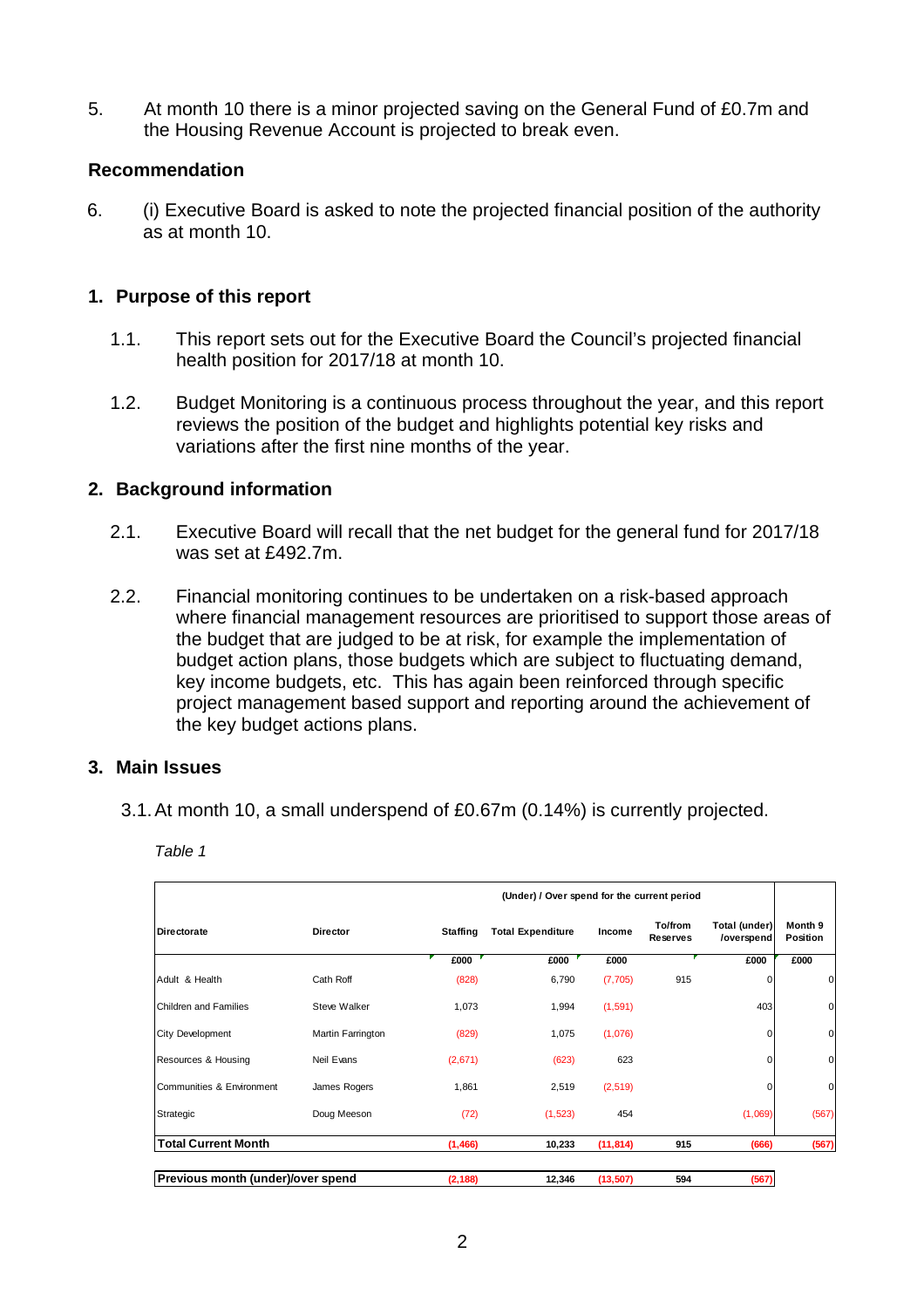3.2. The major variations within Directorates are outlined below with additional detail provided on the Directorate dashboards which are included as appendix 1 to this report;

### 3.3. **Adults and Health**

- 3.3.1. The Directorate's planned actions to reduce costs, together with lower than anticipated demand pressures relating to both the Learning Disability Service and Direct Payments, has resulted in a reduction in the budgeted contribution from the earmarked reserves. It is proposed that this is carried forward to address anticipated pressures in respect of residential placements and increased cost pressures on commissioned care contracts.
- 3.3.2. Community care packages (demand led budgets) are projected to cost an additional £1.5m, mainly as a result of agreed care home and home care fees.
- 3.3.3. Staffing costs are forecast to be £0.8m below budget, principally in Commissioning Services and general running costs are forecast at £0.6m below budget.
- 3.3.4. The report assumes that £8.0m of the additional £14.7m additional grant will be used to offset an income target set against Leeds CCG's. Post the budget setting it has become apparent that both local and national pressures within the NHS mean that this target is no longer realistically achievable. The remainder of the £14.7m Spring Budget monies is being used to protect the care market, sustain care packages and reduce social care related pressures in the health service.
- 3.3.5. Though it should be highlighted that there are potential pressures relating to demand and the impact of recent case law on the payments for sleep-ins, that may impact on this and future year's finances.

## 3.4. **Children and Families**

- 3.4.1. Children and Families are projecting a small overspend of £0.4m at Period 10, although there are a number of variations within the directorate. The major change since the last period relates to the income for Partner Improvement work has now been reprofiled and approximately £0.4m less will be received in this financial year and will be received in 2018/19 instead.
- 3.4.2. The increase in the demand for external residential and IFA (Independent Fostering Agents) placements during the autumn has now steadied. Based on current numbers (190 independent fostering and 62 external residential placements), a net variance of around £0.9m is projected. This is reduced from £1.4m last period due to additional income £0.3m and £0.2m of in house savings
- 3.4.3. Staffing costs are projected to overspend by around £1.1m. The Directorate will continue to review recruitment and agency spend to try and reduce this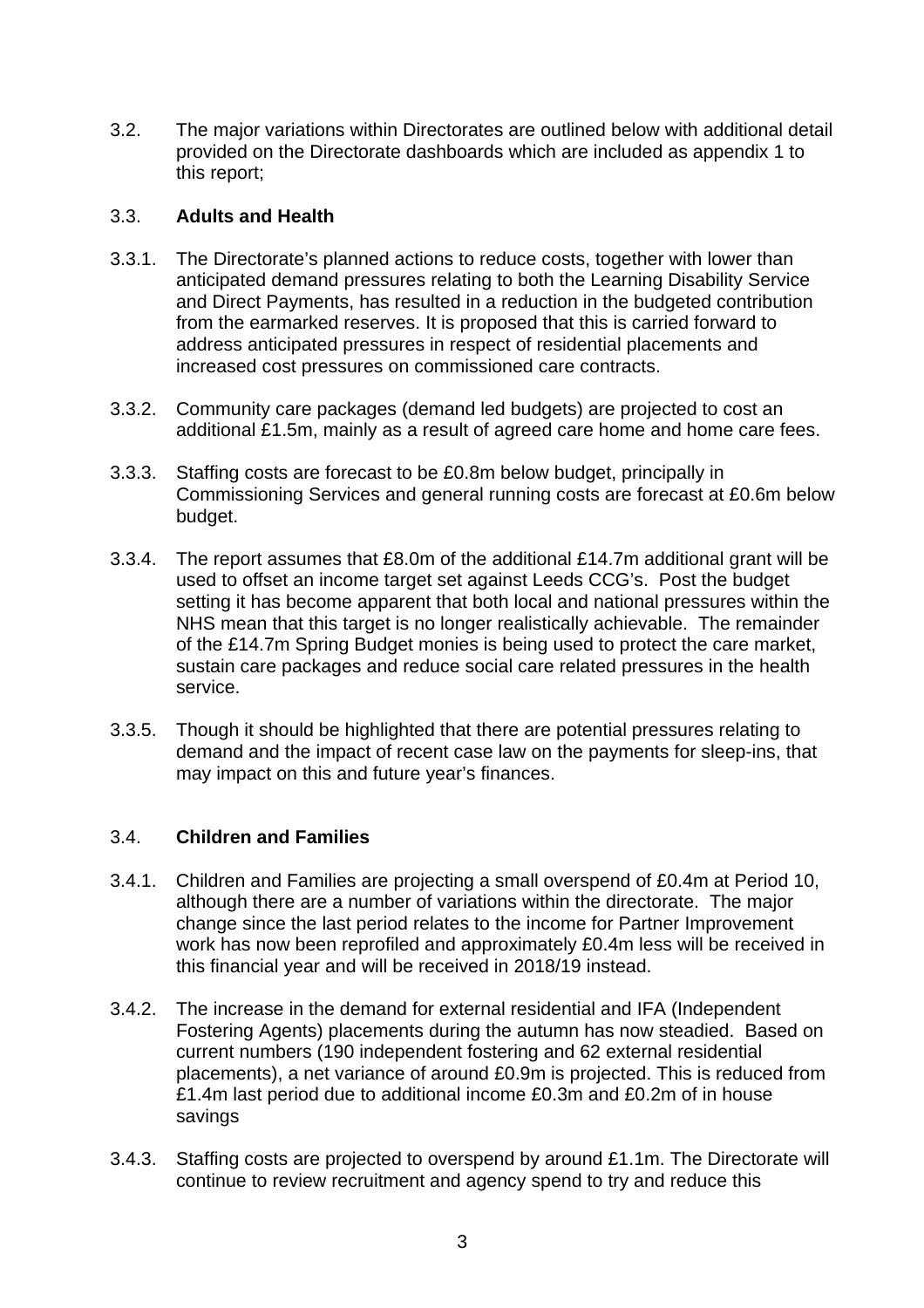pressure.

- 3.4.4. In order to offset these increased pressures the Directorate is looking to utilise an additional £2.0m of the DfE Partners in Practice funding earlier than profiled and will also maximise external income and identify savings of £0.7m that will help to offset other pressures including a £0.3m pressure on commissioned services.
- 3.5. The Dedicated Schools Grant is also facing a number of budget pressures in 2017/18. As in 2016/17 these are mainly on the High Needs Block (£2.7m) in relation to top-up payments and outside placements and some additional costs in relation to the new Social Emotional and Mental Health provision, offset by savings in the Early Years Block (£2.3m) and the Schools Block (£0.6m). It is currently forecast that there will be a small underspend in 2017/18 of £0.2m which will reduce the brought forward deficit reserve from 2016/17 of £3.6m. The movement from the previous reported deficit on the DSG mainly relates to the delay in academy conversions. The directorate has undertaken a review of the High Needs Block with the aim of identifying options to bring spend in line with the available resources, as increases due to the High Needs Block National Funding Formula have been capped, and to repay the deficit balance over the next few years. The cap on gains has resulted in the Council receiving an increase of £2m, rather than the £9m suggested by the formula.

## 3.6. **City Development**

- 3.6.1. The Directorate continues to project a balanced budget position at the year-end; however, there are net income pressures totalling £2.1m within Asset Management and Economic Development. This is largely offset by an additional £1.4m of Sport VAT income following the EU ruling on Sports admissions and additional net income from Planning of £0.3m.
- 3.6.2. The directorate action plan requires savings of £0.4m to bring the budget back into balance.

## 3.7. **Communities and Environment**

- 3.7.1. The Directorate continue to project a balanced position, although there are variations within services. The main variations are outlined below.
- 3.7.2. There is a projected shortfall in housing benefit overpayment income of £0.7m, against a budget of £8.4m, following a projected reduction in the number and average value of housing benefit overpayments.
- 3.7.3. Within Customer Access an overspend of £0.8m, mainly in respect of staffing, is forecast due to the delivery of the Community Hub programme and additional security arrangements at sites.
- 3.7.4. Within Waste Management, the Refuse service is projecting an overspend of £1.0m mainly due to slippage on the Refuse collection route efficiency programme. To help offset these pressures there is a net £0.1m from weighbridge income, business rates savings of £0.5m at the RERF. In addition,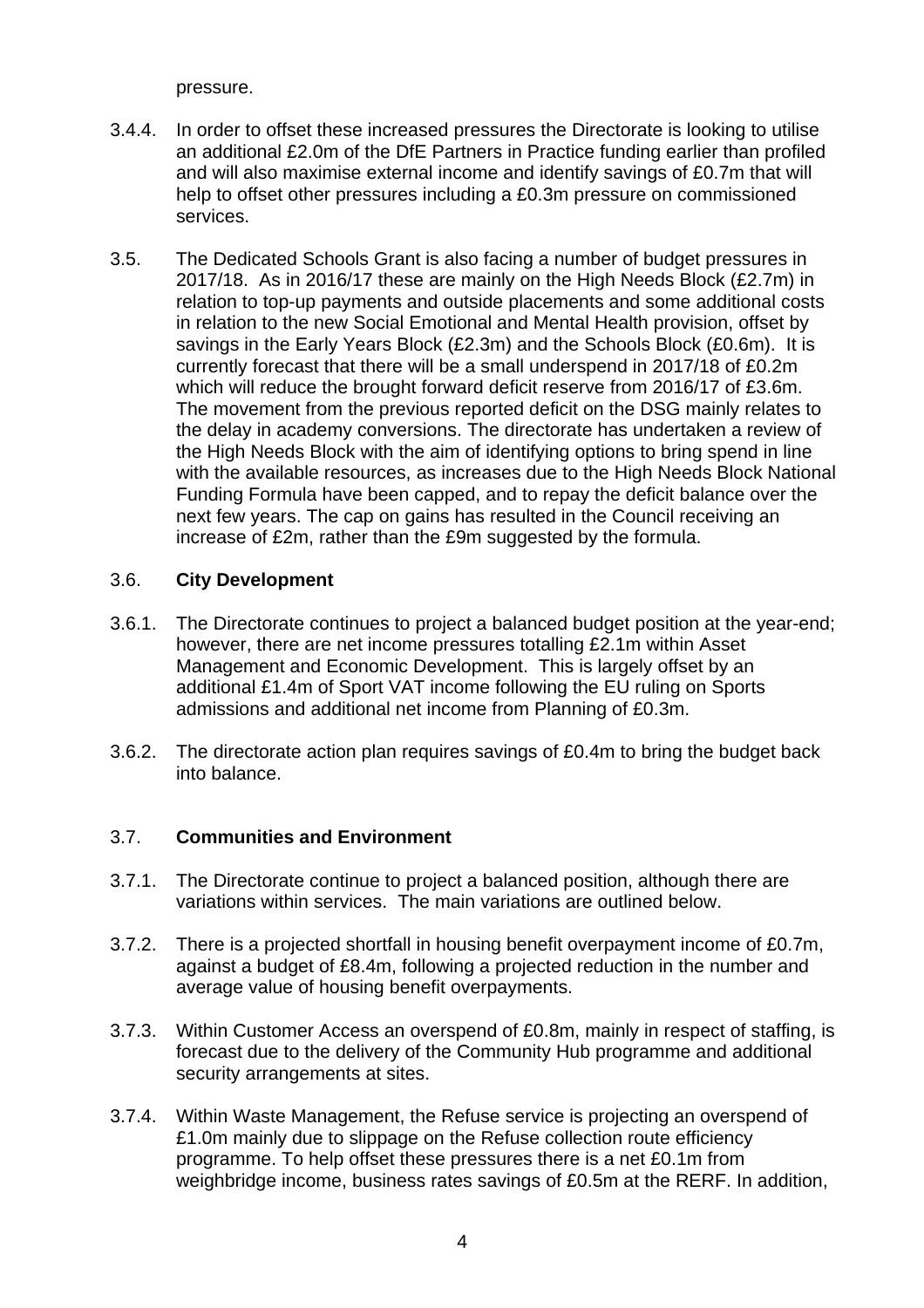£0.6m savings in respect of disposal costs and additional recycling income are projected, together with a further £0.4m of one-off savings identified across the Waste Management service, contributing to an overall underspend of £0.6m.

3.7.5. Savings in staff costs in other areas of the directorate total approximately £0.5m and the directorate will identify further actions of £0.1m to bring the budget back in to balance.

### 3.8. **Resources and Housing**

3.8.1. The Directorate continues to project a balanced position although there are some variations within services. Savings in staffing costs will offset pressures of £0.2m within corporate property maintenance and a shortfall in income from court fees of £0.4m.

### 3.9. **Strategic and Central Accounts**

3.9.1. There are income pressures of £2.1m on S278 (income from developers) and new homes bonus income £1.7m. However, these are offset by additional S31 grant (business rates) of around £3.8m following confirmation of reliefs. This grant is to recompense for the reduction in business rate income resulting from reliefs. In addition a saving of £0.7m in the levy payment to the pool is forecast. Other minor variations amount to £0.3m.

#### **4. Other Financial Performance**

### 4.1. **Council Tax**

4.1.1. The Council Tax in-year collection rate at the end of January was 89.99%, slightly below the performance in 2016/17, however forecasts show the 2017/18 in-year collection target of 96.1% collecting some £322.6m of income will be achieved.

#### 4.2. **Business Rates**

- 4.2.1. The business rates collection rate at the end of January was 89.41% which is in line with the performance in 2016/17. The forecast is to achieve the 2017/18 inyear collection target of 97.7% collecting some £373.3m of income.
- 4.2.2. The opening total rateable value of business properties in Leeds was £915.54m at 1st April. This grew by £1.7m to £917.24m in mid-May, but, following a number of Valuation Office reductions, had fallen to £914.77m at 30<sup>th</sup> September. At 31<sup>st</sup> January the list has recovered and exceeded the growth experienced in the early part of the year and stands at £920.5m.
- 4.2.3. To calculate Leeds' actual income from business rates this total rateable value is multiplied by the national business rates multiplier (46.6p in the pound). After reliefs and adjustments this amount is then shared between Leeds City Council (49%), West Yorkshire Fire Authority (1%) and Central Government (50%). Following deductions for the Business Rates tariff and to meet the business rates deficit brought forward, Leeds' actual business rates income is projected to be in the region of £132.9m, which is lower than the budget requirement of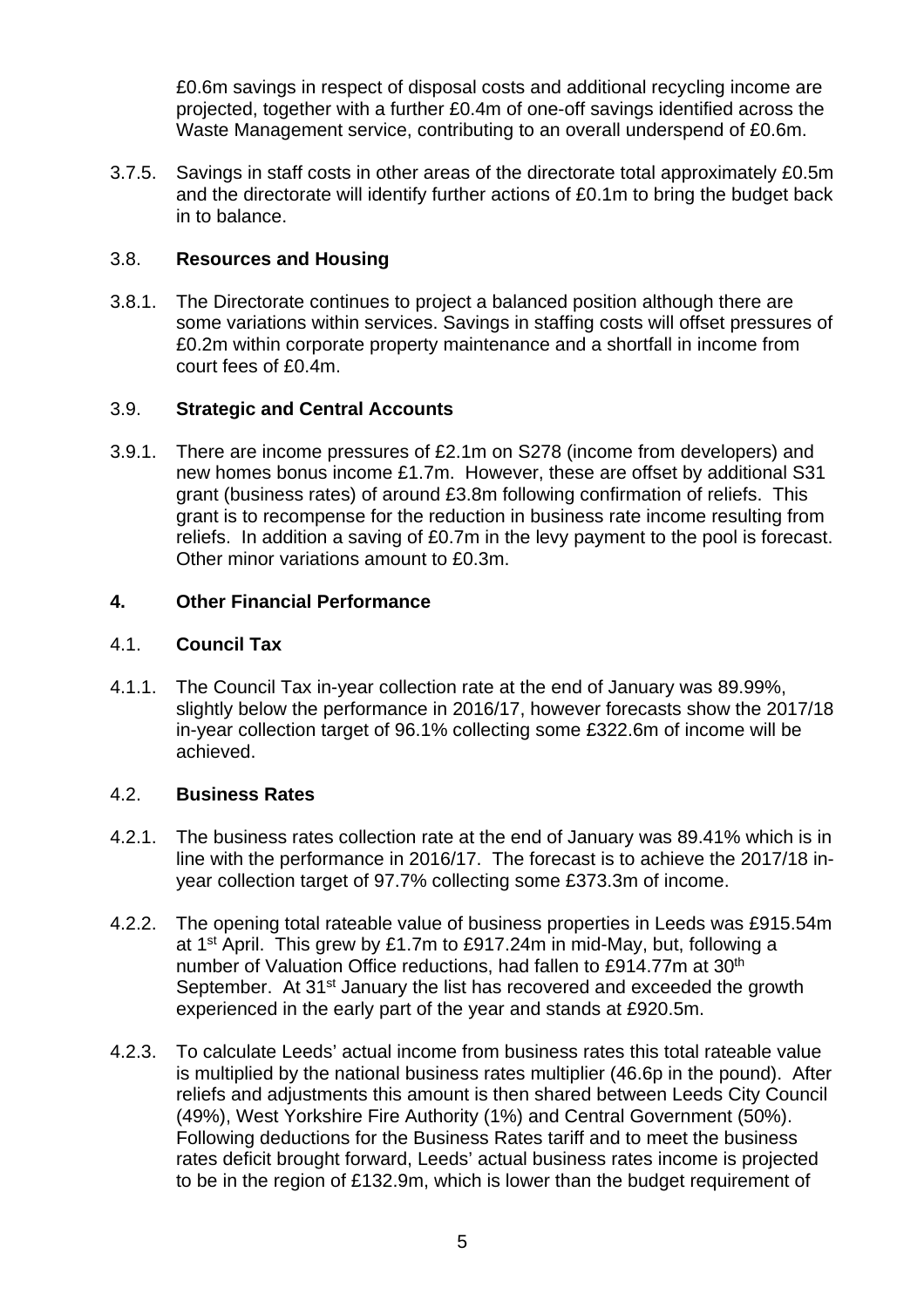£142.9m and may impact further on the Collection Fund deficit. The position on the Collection Fund deficit is kept under constant review as deficits are carried forward and impact on the resources available in the following year.

### 4.3. **Business Rates Appeals**

- 4.3.1. The opening appeals provisions for 2017/18 was £25.0m, made up of £23.0m relating to appeals received against the 2010 ratings list and £2m estimated costs in advance of appeals being received against the new 2017 ratings list. Under 50% Business Rates Retention, Leeds' budget is affected by 49% of any appeals provision.
- 4.3.2. On 1st April 2017, there were 5,337 appeals outstanding. By 1st January 2018, these had reduced to 2,966 appeals outstanding. During January 116 appeals have been settled, 81 of which have not resulted in changes to rateable values. 3 new appeals were received in November, the low number received reflecting that appeals are no longer accepted against the 2010 list except in very specific circumstances. No appeals have been received to date against the 2017 list.
- 4.3.3. At 31<sup>st</sup> January there are 2,855 outstanding appeals in Leeds, with 22.1% of the city's total rateable value currently subject to at least one appeal.

### **5. Housing Revenue Account (HRA)**

5.1. At the end of month 10 the HRA is projecting a balanced position in 2017/18.

### **6. Corporate Considerations**

#### 6.1. **Consultation and Engagement**

This is a factual report and is not subject to consultation.

#### 6.2. **Equality and Diversity / Cohesion and Integration**

The Council's revenue budget for 2017/18 was subject to Equality Impact Assessments where appropriate and these can be seen in the papers to Council on 22nd February 2017**.** 

## 6.3. **Council Policies and Best Council Plan**

The 2017/18 budget targeted resources towards the Council's policies and priorities as set out in the Best Council Plan. This report comments on the financial performance against this budget, supporting the Best Council ambition to be an efficient and enterprising organisation.

#### 6.4. **Resources and Value for Money**

This is a revenue financial report and as such all financial implications are detailed in the main body of the report.